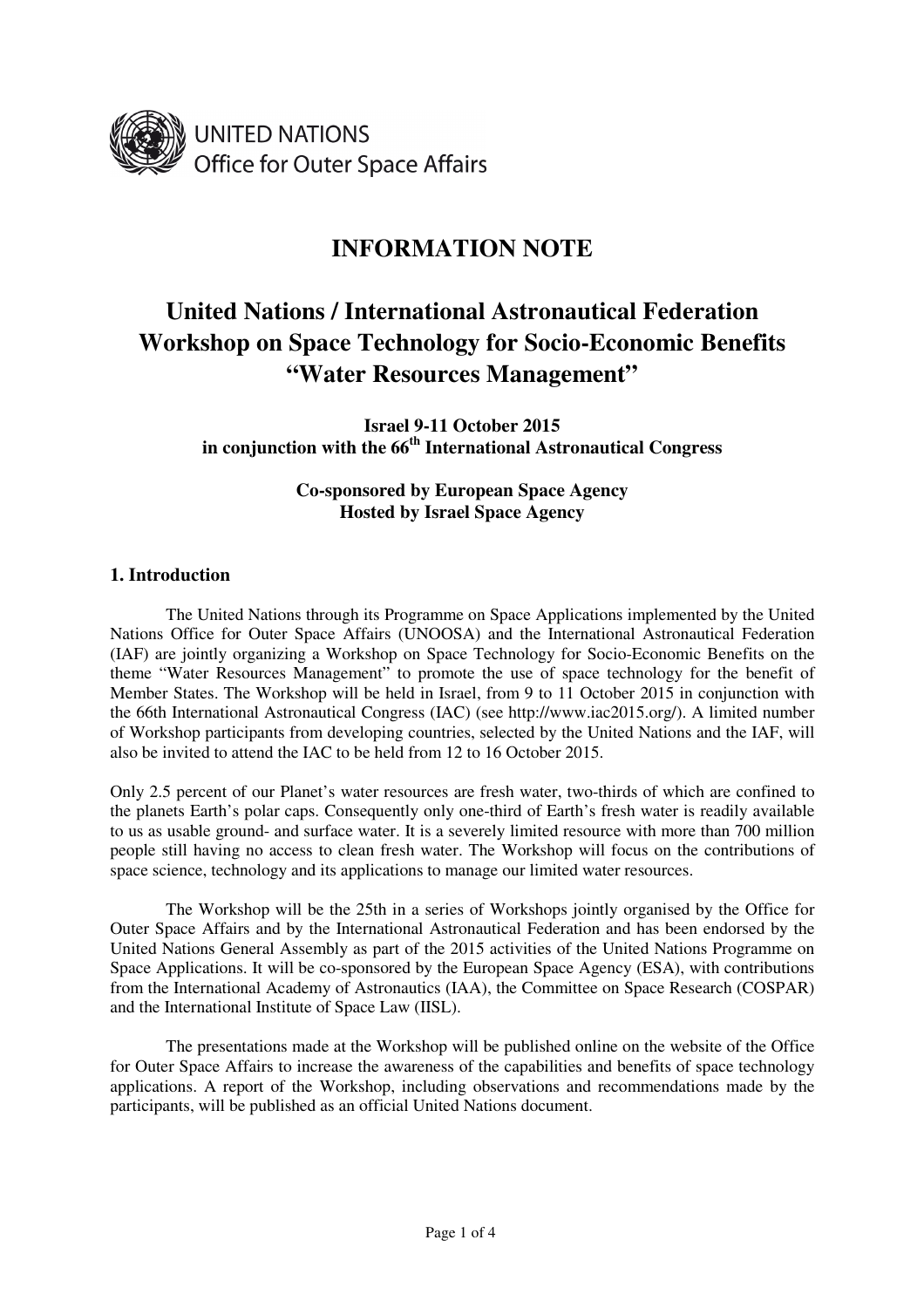## **2. Workshop Objectives**

 The Workshop will discuss space science, technologies and applications in support of economic, social and environmental sustainable development with a focus on water resources management, in particularly also in the developing countries.

The main objectives of the Workshop will be to:

- Enhance the capabilities of countries in the use of space-related technology, applications, services and information for identifying and managing water resources;
- Examine relevant low-cost, space-related technologies and information resources;
- Increase awareness among decision makers and the research and academic community of space technology applications for addressing water-related issues, primarily in developing countries;
- Strengthen international and regional cooperation in that area; and
- Promote educational and public-awareness initiatives in the area of water resource management and contribute to capacity building.

 The discussions will be closely linked to Sustainable Development Goal 6 "Ensure availability and sustainable management of water and sanitation for all" in the Open Working Group proposal for Sustainable Development Goals (see https://sustainabledevelopment.un.org/sdgsproposal.html). The Workshop shall also address how space solutions can contribute to relevant aims proposed for Sustainable Development Goal 6, in particular, by 2030 to:

- Achieve universal and equitable access to safe and affordable drinking water for all;
- Substantially increase water-use efficiency across all sectors and ensure sustainable withdrawals and supply of freshwater to address water scarcity, and substantially reduce the number of people suffering from water scarcity;
- Implement integrated water resources management at all levels, including through transboundary cooperation as appropriate;
- Protect and restore water-related ecosystems, including mountains, forests, wetlands, rivers, aquifers and lakes;
- Expand international cooperation and capacity-building support to developing countries in water and sanitation related activities and programmes, including water harvesting, desalination, water efficiency, wastewater treatment, recycling and reuse technologies.

## **3. Workshop Programme**

 The Workshop programme will be structured around a series of topical sessions related to water resources management. Presentations will be solicited through a Call for Papers. In addition, renowned experts in the field will be invited to make presentations.

The following topics will be considered in dedicated sessions:

- Space technology and applications for water resources management, including relevant space missions and their sensors
- Detecting and discovering water resources from space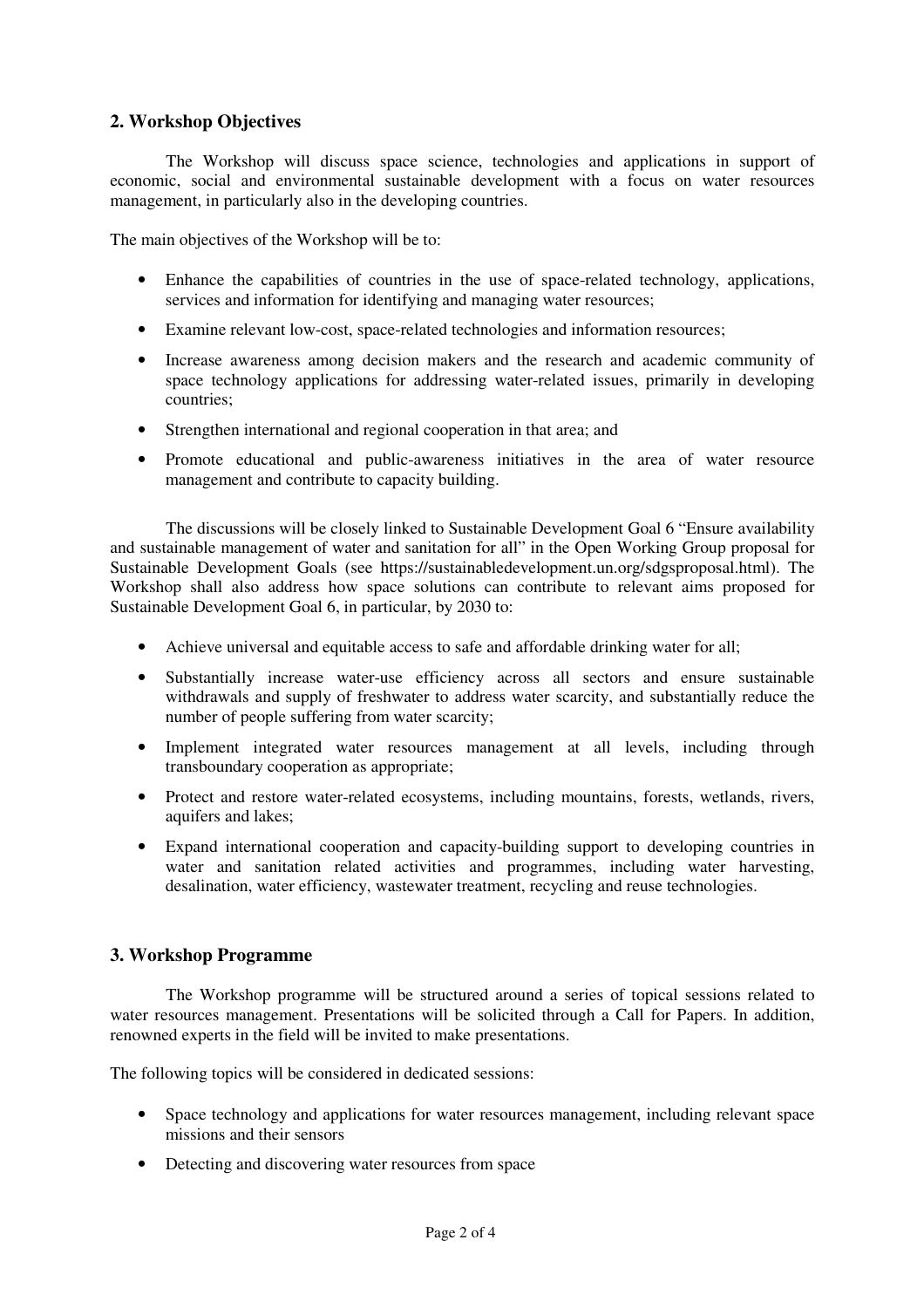- Sustainable use of water
- Regulatory and legal issues
- Initiatives to help integrate space solutions in water resources management
- Capacity building initiatives

 In addition to the topical sessions there will be panel and round-table discussions to share experiences and lessons learned and to discuss opportunities for international and regional cooperation among the participants.

 It is also planned that the sessions will be complemented by a **poster session** and technical visit. The co-sponsors strive to organize an attractive programme of side-events for the Workshop participants. The detailed Workshop programme will be made available at the Workshop website at http://www.unoosa.org/oosa/en/SAP/act2015/un-iaf/index.html.

## **4. Participation Requirements and Qualifications**

 The Workshop primarily targets relevant space technology and application experts as well as water resources experts in relevant government organizations, international or national agencies, nongovernmental organizations, research or academic institutions or industry. Applicants should have a university degree and well-established professional working experience in a field related to the theme of the Workshop. Applications from qualified female applicants are particularly encouraged. Special consideration will be given to the applicants, who

- are relevant policy- and decision- makers;
- have Workshop-related papers accepted by the IAC International Program Committee:
- have experience in leading or conducting project(s) related to water resources management, or who have sound proposals for future projects.

 The co-sponsors of the Workshop will jointly select participants on a competitive basis. Selected participants will be notified by the end of August 2015. **Invited participants will receive a formal invitation letter with further information with details on board and lodging and other local arrangements.** 

#### **5. Financial Support**

 Applicants and their nominating organizations are strongly encouraged to find their own sources of sponsorship to participate in the Workshop. However, within the limited financial resources available to the co-sponsors, **a limited number of qualified applicants from developing countries expressing the need for financial support will be offered financial support to attend the Workshop and the IAC.** This may include the provision of a round-trip air ticket between Israel and the applicant's international airport of departure and/or room and partial board for the duration of the Workshop and the 66th International Astronautical Congress. En-route and other daily expenses or any changes made to an air ticket provided by the co-sponsors must be borne by the participants.

 Applicants expressing the need for funding support will be selected on a competitive basis based on their qualifications and expected contributions to the Workshop. All selected applicants are required to make either an oral or poster presentation related to the Workshop theme. The presentations will be selected on the basis of the submitted abstracts, which will be judged on how well they address the Workshop objectives or propose solutions that contribute to achieving the aims of Sustainable Development Goal 6.